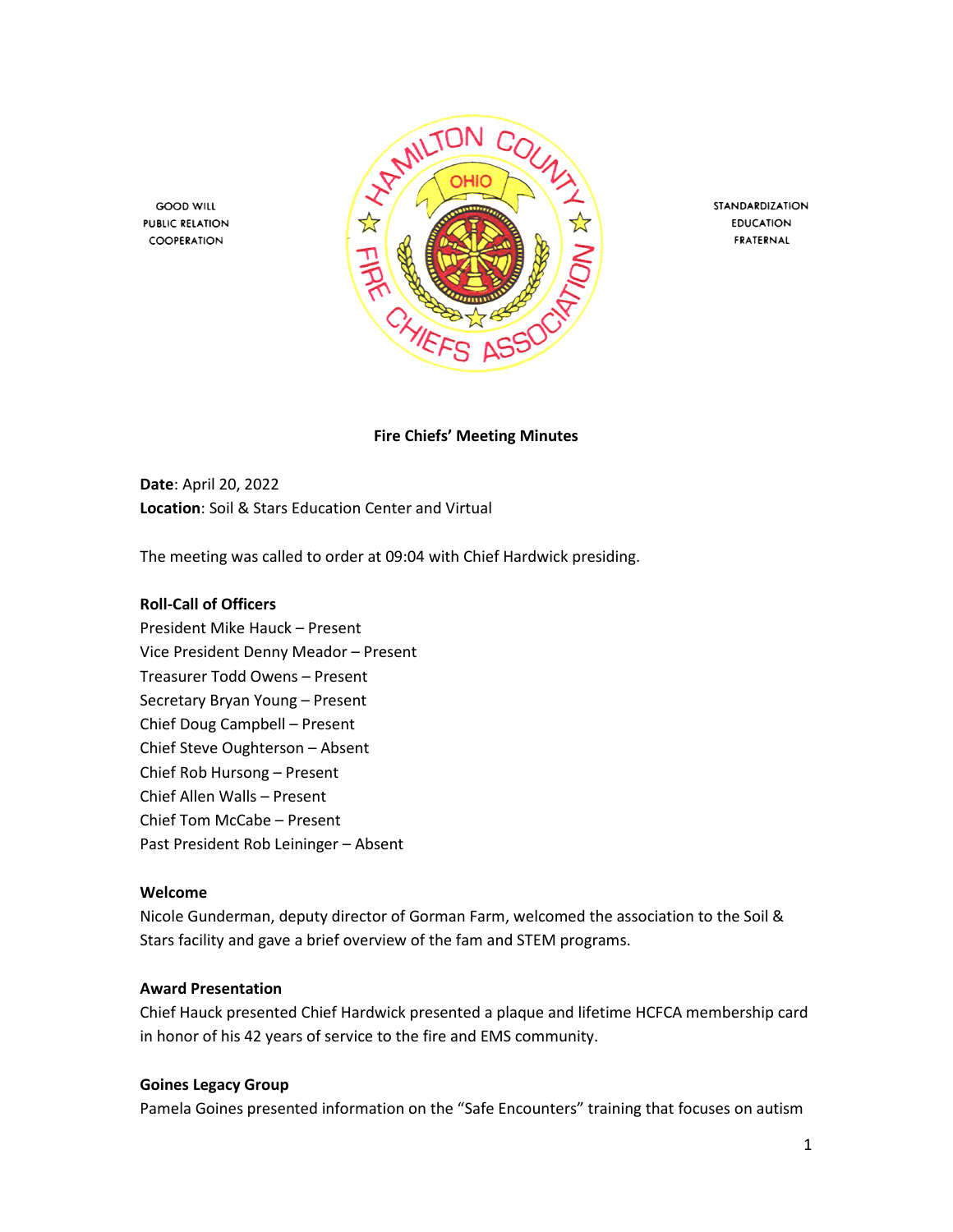awareness. Through this training, first responders learn strategies and techniques to interact with autistic individuals to ensure the safety of both the autistic individual and the first responder. The training was initially targeted toward law enforcement but has expanded to include the fire service as well. The cost of a four-hour class is \$799 and can accommodate up to 30 people. Her business card is attached to these minutes.

#### **Associate Members**

#### 9258 Wealth Management

Pete Bohrofen reported the following are the top three performers for Ohio Deferred Comp:

- 1. Dodge & Cox
- 2. Vanguard Institutional Index
- 3. Vanguard Capital Opportunity

There are indications that some inflationary pressures are easing. The price of used cars and durable household appliances is starting to trend lower, and the housing stock is beginning to increase.

### Mobilcomm

Terry Connaughton thanked the membership for allowing him to attend.

#### 859-BOARD-UP

Jessie Grabert reminded everyone of the FACE Team meeting on April 27 at the Sharonville Fire Department.

#### **TriHealth**

Kevin Hardwick reported his role with TriHealth is emergency management for all of their properties. Aside from the widely-known properties, this also includes smaller facilities such as the clinics found in pharmacies across the region. He thanked everyone for their support over the years and looks forward to working with the association in this new capacity as well as continuing his work with the FACE Team.

## Stryker

Ross Finan reported Stryker is coming out with a new cot. He expects to have a demo model in the near future.

#### **Regional Collaboration**

## HCCC

Director Andy Knapp thanked the membership for the support of the dispatchers during National Public Safety Telecommunicators Week.

## EMA

Morgan Peterson reported the warehouse still has  $\frac{1}{2}$  mask respirators and filter cartridges available. Contact LEPC Coordinator Doug Witsken if you are in need. EMA staff is available for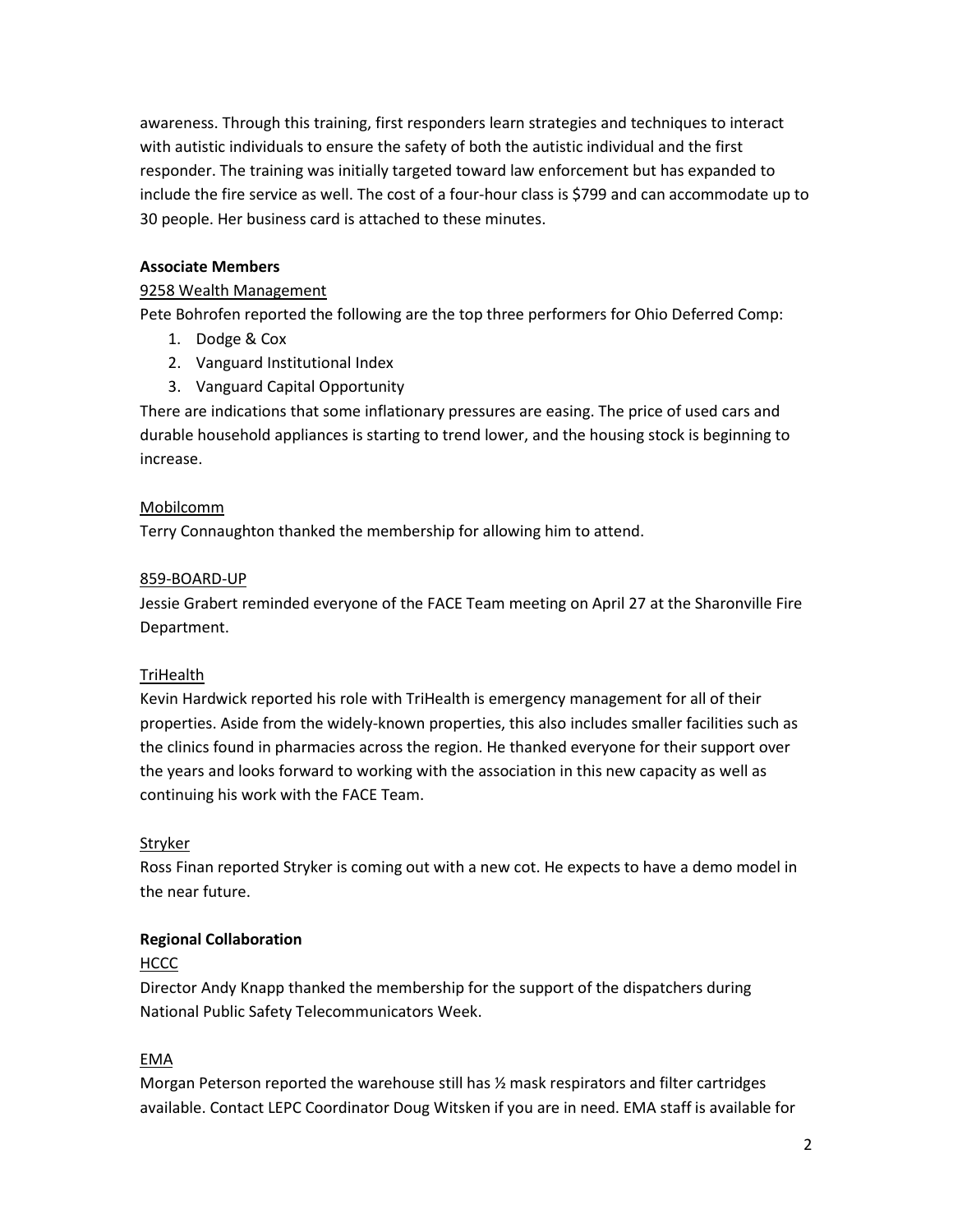public relations events in your communities.

#### **GCHMU**

See the attached report from Brooke Matzen.

USAR See the attached report from Chief Tom Lakamp.

## PHCOC

Chief Owens reported they are having continuing discussions on EMS involvement of psychiatric emergencies and holds. They are also discussing the advisability of splitting the Attempt/Threat Suicide into two types of dispatches.

HCFIU No report.

President No report.

Vice President No report.

## Treasurer

Chief Owens reported the dues for 2022 have been coming in, with only a few memberships outstanding. The financial report is attached to these minutes. Motion to accept the report by Chief McCabe, second by Chief Scott Souders. Motion approved.

Chief Owens asked the membership to consider purchasing two new laptops for Command 400 at a cost of \$2,400 total. Since it moved to GCHMU, the association has incurred approximately \$2,700 in costs. Motion to purchase laptops for up to \$2,400 was made by Chief Doug Wehmeyer, second by Chief Walls. Motion approved.

Chief Young is now authorized to sign checks for the association in Chief Owens' absence.

## Secretary

Chief Meador reported the minutes for the March meeting and April board meeting have been distributed. The duties of Secretary will be passed to Chief Young by May 1, with all computer files and physical documents transferred at that time. Motion to accept the report by Chief Tom Campbell, second by Chief Jermaine Hill. Motion approved.

## Tri-State Peer Support Team

Amy Foley reported on several upcoming training opportunities. Information is attached to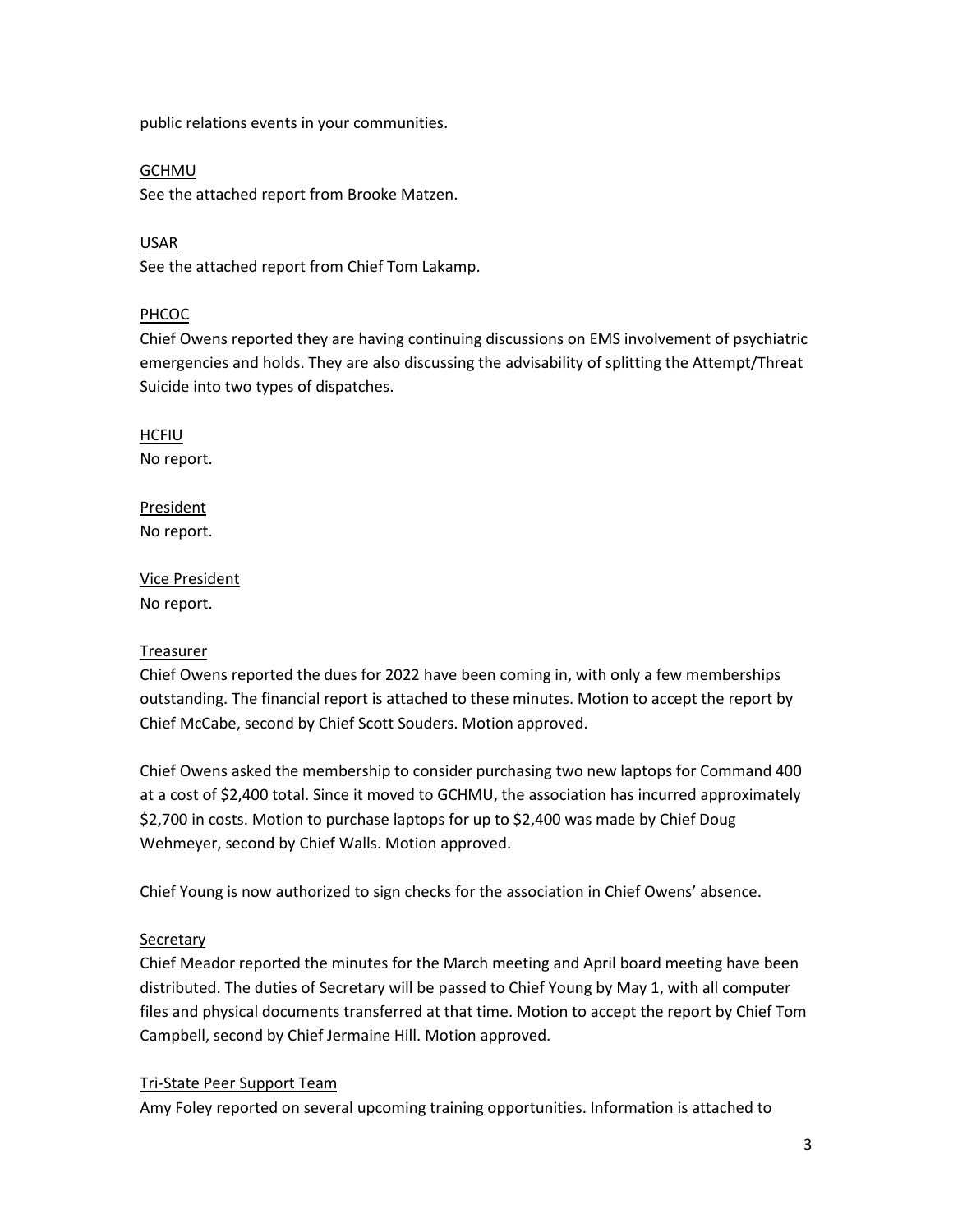these minutes. HB 545 is working its way through the house without noticeable organized opposition.

Ed Von Lehmden reported there is up to \$75 million in funding available in early May. TSPST has submitted the necessary documents to be eligible for funding and may reach out for a letter of support for the organization.

### MCI Drill

Chief Young reported the MCI drill went well, and he has received positive feedback from the participants. A formal survey will be conducted to assist in developing the next MCI drill in three years.

## Operations Workgroup

Chief Blum presented information to the membership on an operational workgroup and their goal to standardize various fireground operations to improve safety. They have already developed an Incident Command worksheet and video, which has already been distributed to the county chiefs. Their immediate focus is going to be on personnel accountability, air management, and RIT bag standardization. The next meeting is scheduled for April 25 at Station 86. The meeting will start at 13:00.

### Communications Committee

The committee is working on the possibility of separating "Attempt/Threat Suicide" into two unique dispatches. They will need to meet with HCCC Medical Director Jason McMullan to see if this can be accomplished. They are also considering a change to differentiate between an indoor gas leak and an outdoor gas leak to better dispatch resources.

A draft of the cyano kit dispatch procedure will be sent out soon. Please provide the committee with any feedback after review.

The new policy of automatically replacing a unit that doesn't acknowledge a run within two minutes was discussed at length. Some departments were of the opinion that two minutes was ample time for a unit to acknowledge a detail, while others believe that a longer period of time would be more appropriate based on internal circumstances unique to their department or operational model. Prior to this policy change, the time allotted before HCCC attempted to contact the original unit was five minutes, which the members agreed was too long of a period of time. Topics discussed by the membership included:

- The reasoning for this change
- Getting units on the road in a timely fashion
- NFPA 1710 standards for fire and EMS turnout
- Interrupted sleep patterns that may occur
- Internal turnout time policies and how they are tracked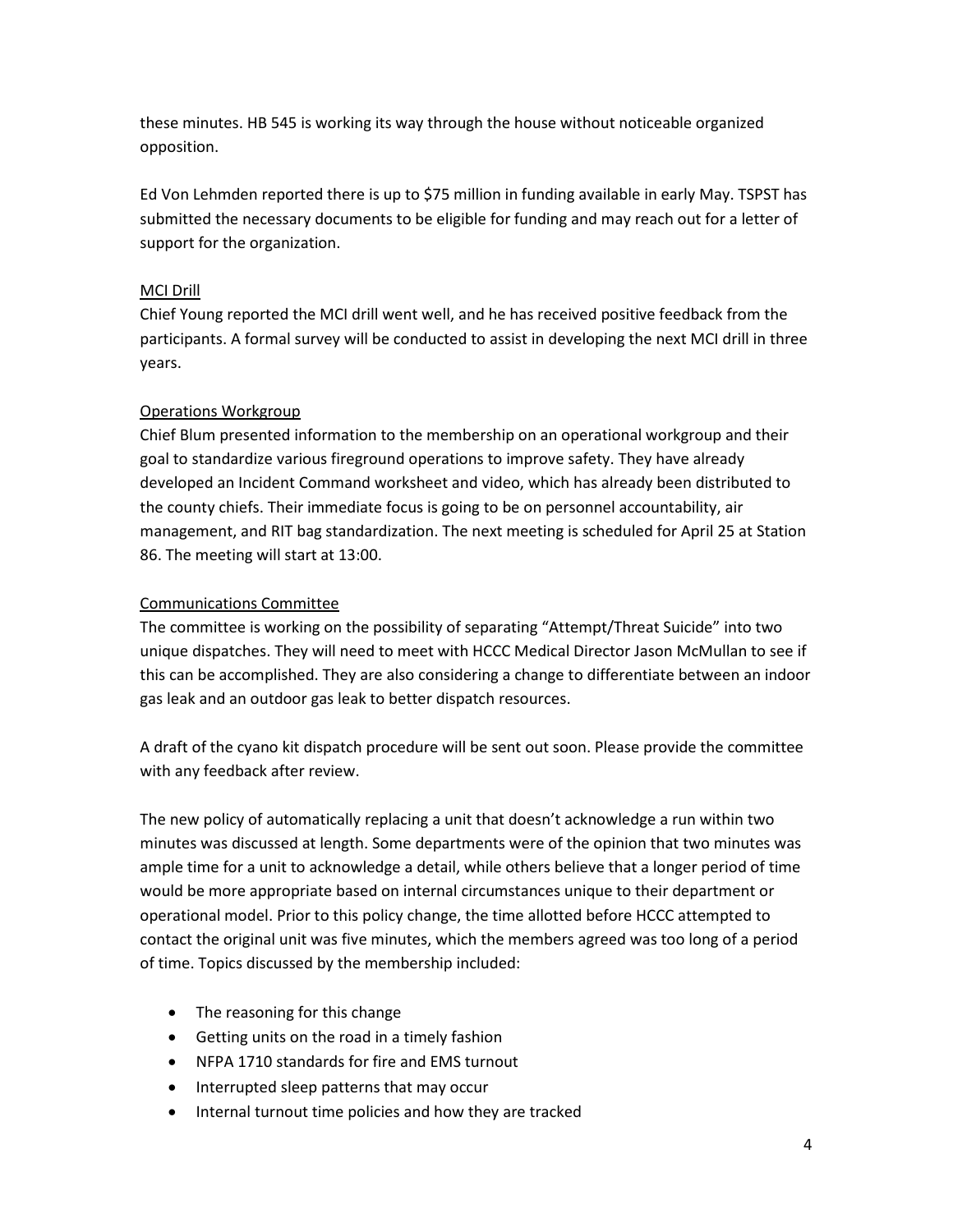- Acknowledging a run via radio prior to actually going en route with HCCC
- Community standards and expectations

Chief Paul Wright made a motion to extend the acknowledgment time from two minutes to three minutes without the need for HCCC to contact the original unit. A second was made by Chief Owens. A roll call vote of chiefs signed in to the meeting was conducted, with seven "yes" votes, 12 "no" votes, and one abstention. The motion did not pass (voting tally attached).

Continued discussion occurred as to what data could be looked at to determine the effectiveness of this change in getting units out the door in two minutes or less. Director Knapp believed that information could be gathered and analyzed using data previous to the policy implementation. He is willing to pull the necessary fire and EMS dispatch times to aid in the analysis if the chiefs would like.

Chief Owens made a motion to extend the time to 2:30 and perform an analysis of past turnout times to make changes to the policy if necessary. A second was made by Chief Souders. A roll call vote of chiefs signed in to the meeting was conducted, with 14 "yes" votes and four "no" votes. The motion passed (voting tally attached).

#### **Old Business**

None

#### **New Business**

Ed Von Lehmden stated there had been some confusion about who to contact for TSPST services or CSIM services. The team would like to have any call for service go through HCCC, which will, in turn, contact the TSPST duty officer. The duty officer will then provide the appropriate resource to the agency seeking it. This will be more straightforward than using a flow chart or having individual departments try to navigate the available resources. Chief Dan Sunderman made a motion to route all calls as recommended by TSPST. A second was made by Chief Campbell. Motion passed.

Chief Chris Theders provided information to the members about the Honor Log now housed at Blue Ash Station 13. This is one of 50 logs that will be sent to each state. It will be available for display throughout the state. An informational sheet was sent to Chief Meador, and he will distribute it as part of the minutes.

Chief Campbell provided an update on the Maltese Cross Society. Due to the pandemic, not much progress was made on getting board positions filled. He will be providing information to the association on filling board positions. He stated that it does not necessarily have to be chiefs that participate on the board. They will be working on organizing a county-wide awards banquet to recognize the work of our employees and also raise money for the Maltese Cross.